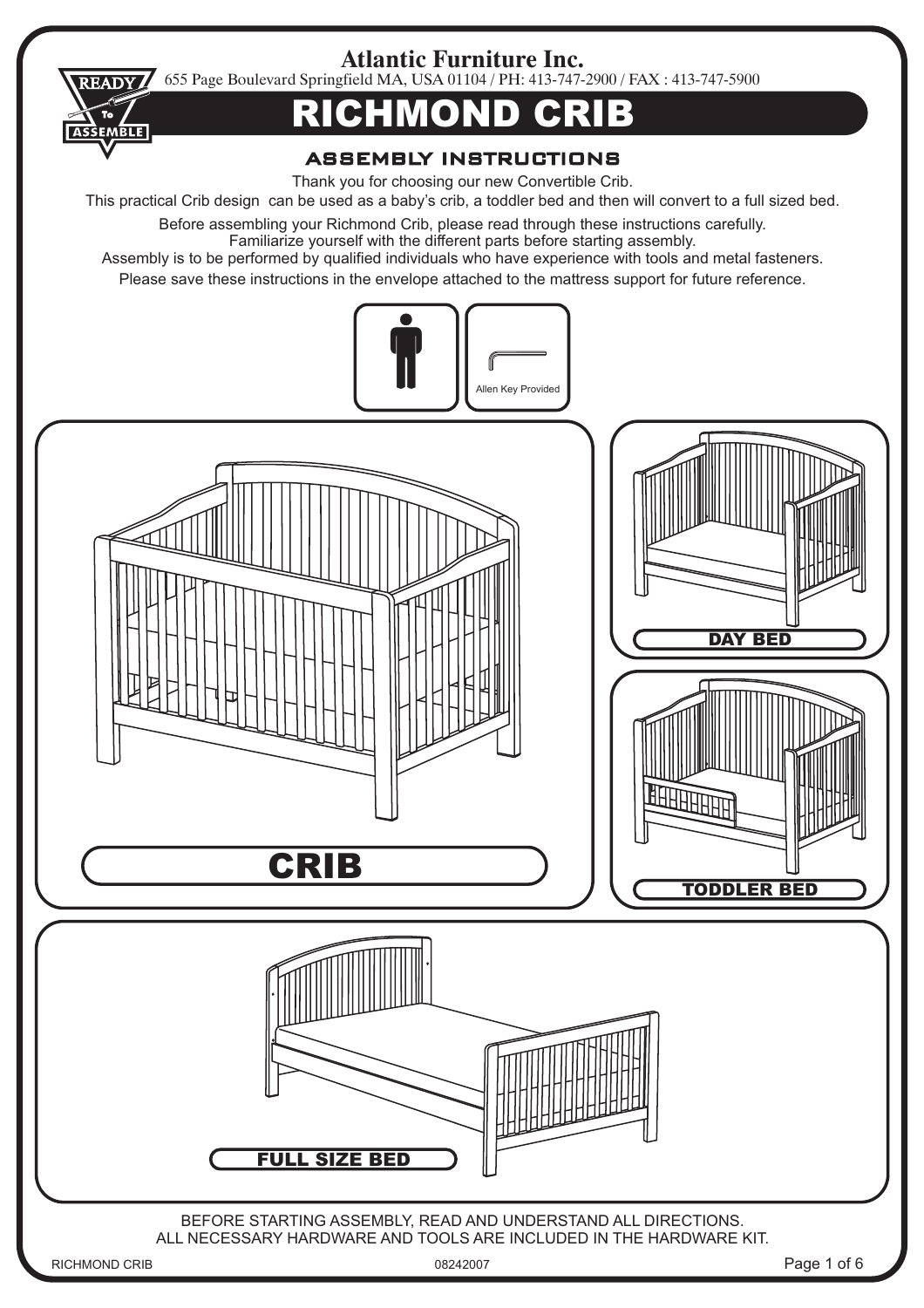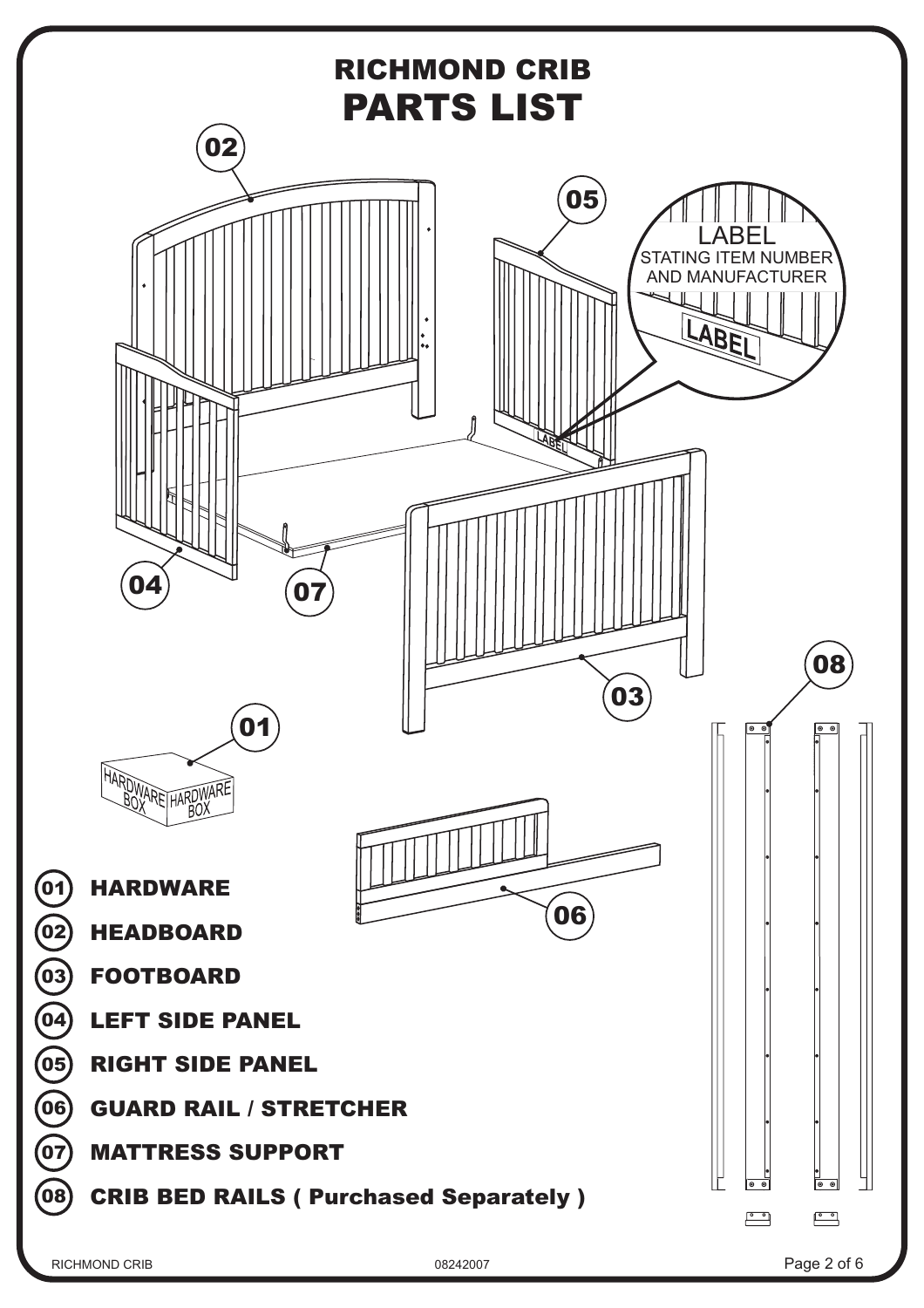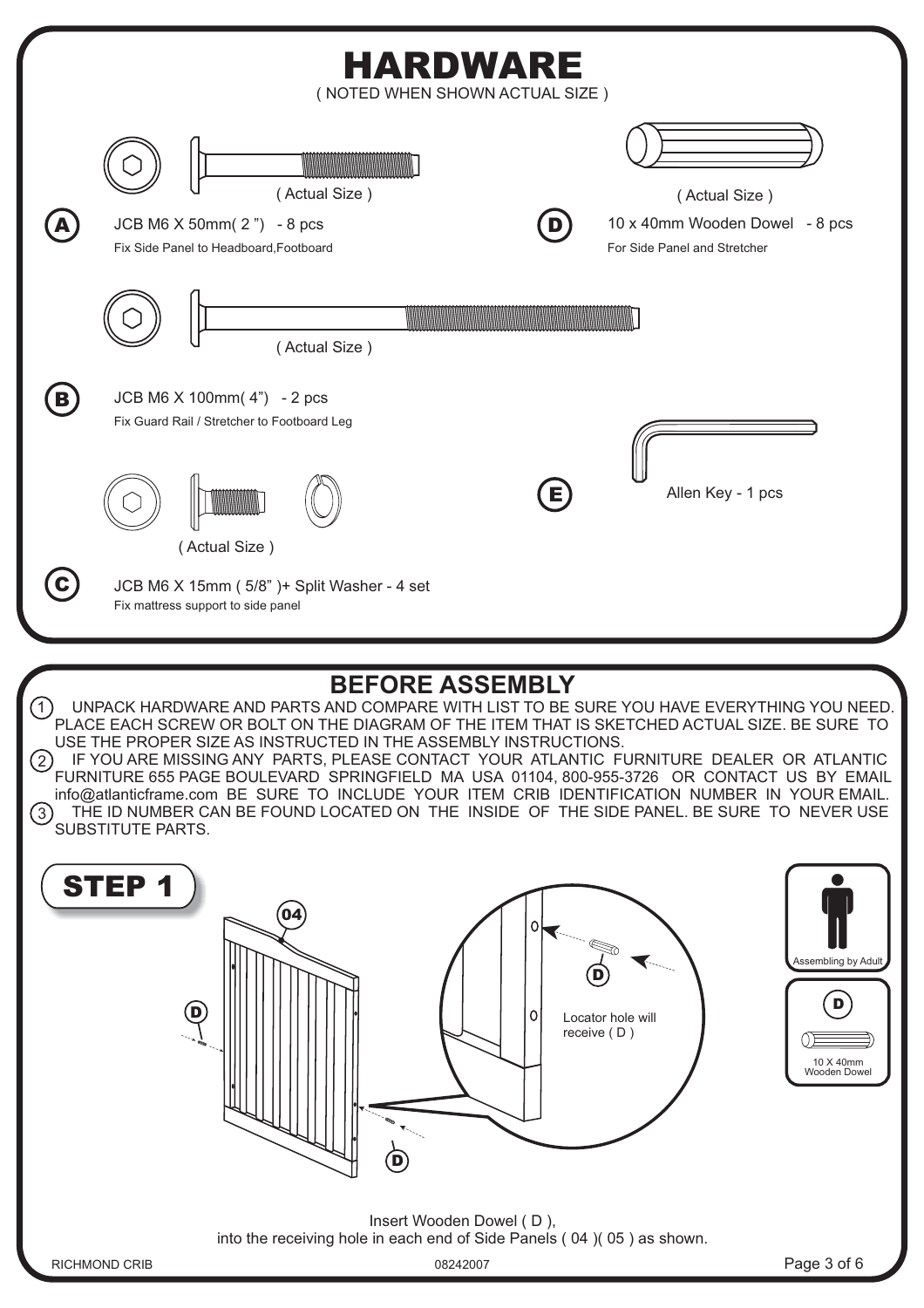

IMPORTANT : TIGHTEN ALL BOLTS SECURELY DO NOT OVER TIGHTEN

RICHMOND CRIB 08242007

Page 4 of 6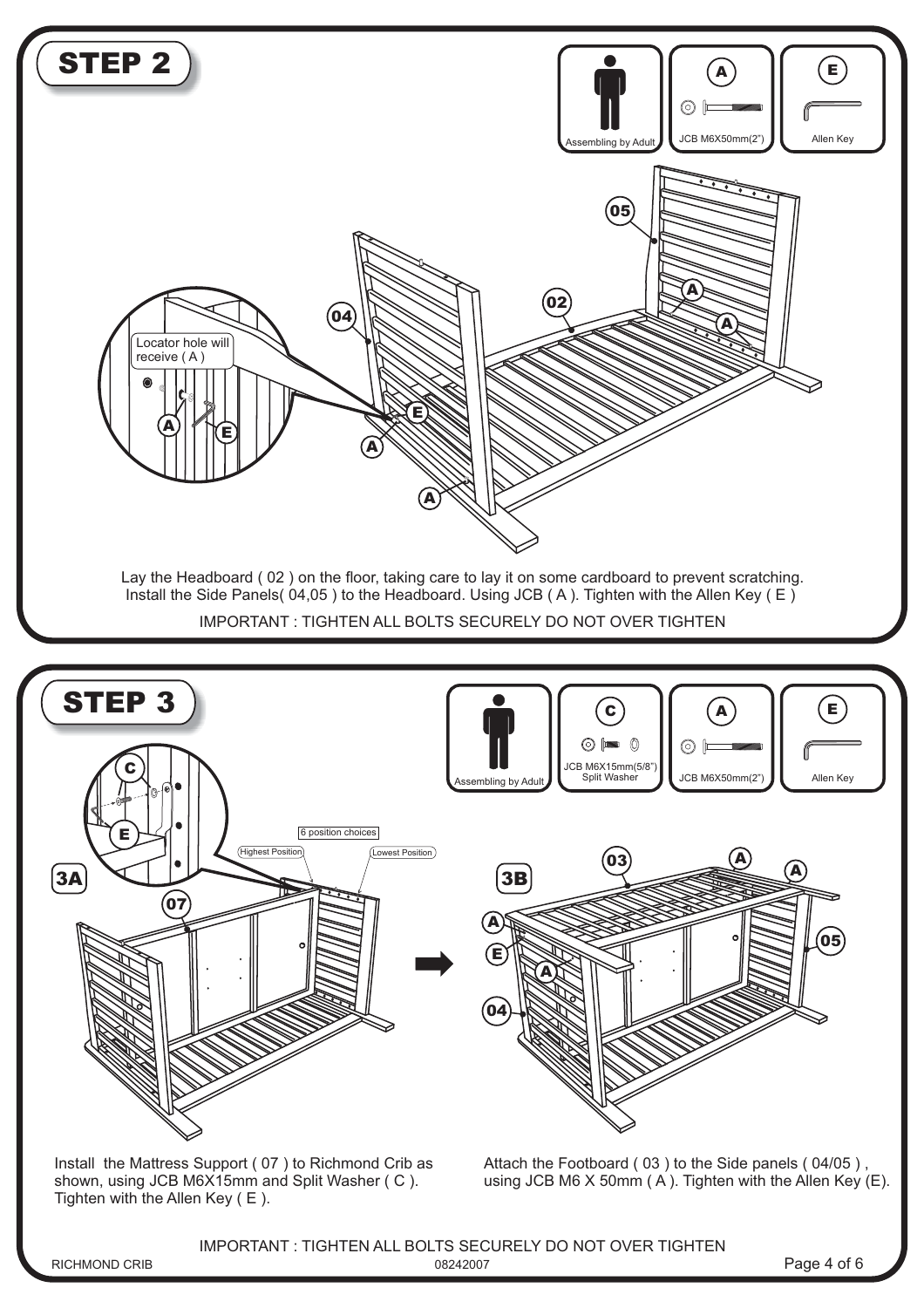